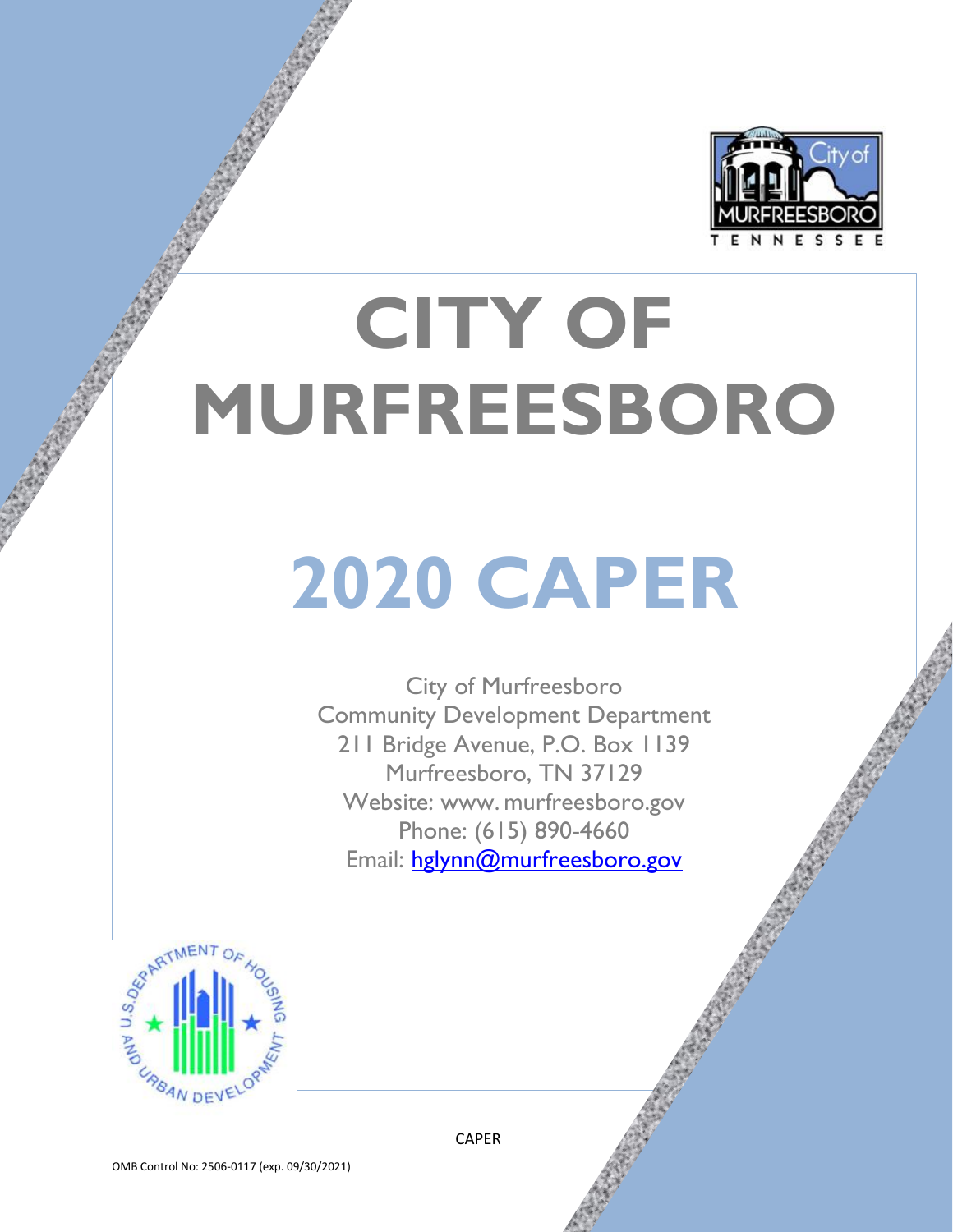# **Table of Contents**

| CR-25 - Homeless and Other Special Needs 91.220(d, e); 91.320(d, e); 91.520(c) |  |
|--------------------------------------------------------------------------------|--|
|                                                                                |  |
|                                                                                |  |
|                                                                                |  |
|                                                                                |  |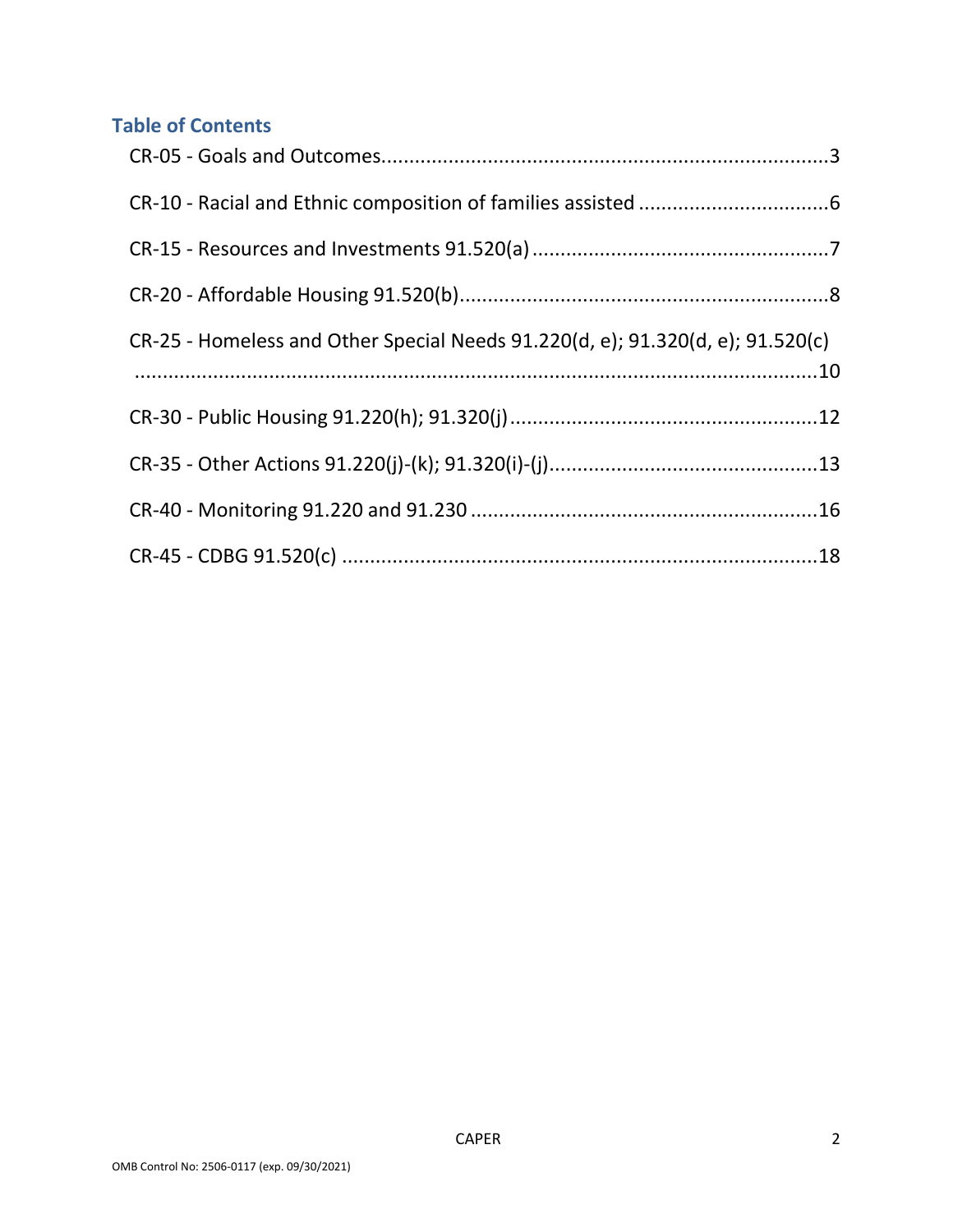## <span id="page-2-0"></span>**CR-05 - Goals and Outcomes**

# **Progress the jurisdiction has made in carrying out its strategic plan and its action plan. 91.520(a)**

This could be an overview that includes major initiatives and highlights that were proposed and executed throughout the program year.

Under the federal regulations found in 24 CFR 570, the City of Murfreesboro has prepared this Consolidated Annual Performance and Evaluation Report (CAPER) from July 1, 2020 to June 30, 2021. The CAPER presents the City's progress in carrying out projects and activities according to the Program Year (PY) 2020 Annual Action Plan for the Community Development Block Grant (CDBG) funds received from the United States Department of Housing and Urban Development (HUD). These funds are awarded to principally benefit low-to-moderate-income individuals in the City.

The 2020 CAPER describes and evaluates how the City of Murfreesboro invested formula funds from HUD to meet affordable housing and community development needs. This annual report also provides a general assessment of the City's progress in addressing the priorities and objectives in its Five-Year 2020–2023 Consolidated Plan (Con Plan).

The City of Murfreesboro has successfully utilized CDBG funds by increasing affordable housing for low- and moderate-income persons. The city also allocated CDBG to local nonprofit organizations to provide essential social services for the homeless, LMI persons, and nonhomeless special needs population. The City of Murfreesboro identified the following goals during PY2020:

## • **Affordable Housing**

- o Direct Financial Assistance to Homebuyers
- **Housing Rehabilitation**
	- o Rehabilitation of owner-occupied single-family residence
- **Acquisition**
	- $\circ$  Assist non-profit agencies in purchasing residential units to be rehabbed by the non-profit and used as affordable rental housing.
- **Public Service Grants**
	- $\circ$  To provide opportunities for self-sufficiency for LMI persons and families.
- **Fair Housing** 
	- o Support of fair housing activities, education opportunities, and advocacy
- **Public Facilities**
	- $\circ$  Infrastructure improvements to support affordable housing for LMI.
- **Administration & Planning**
	- o Grant management, undertaking planning projects, and other eligible administrative tasks.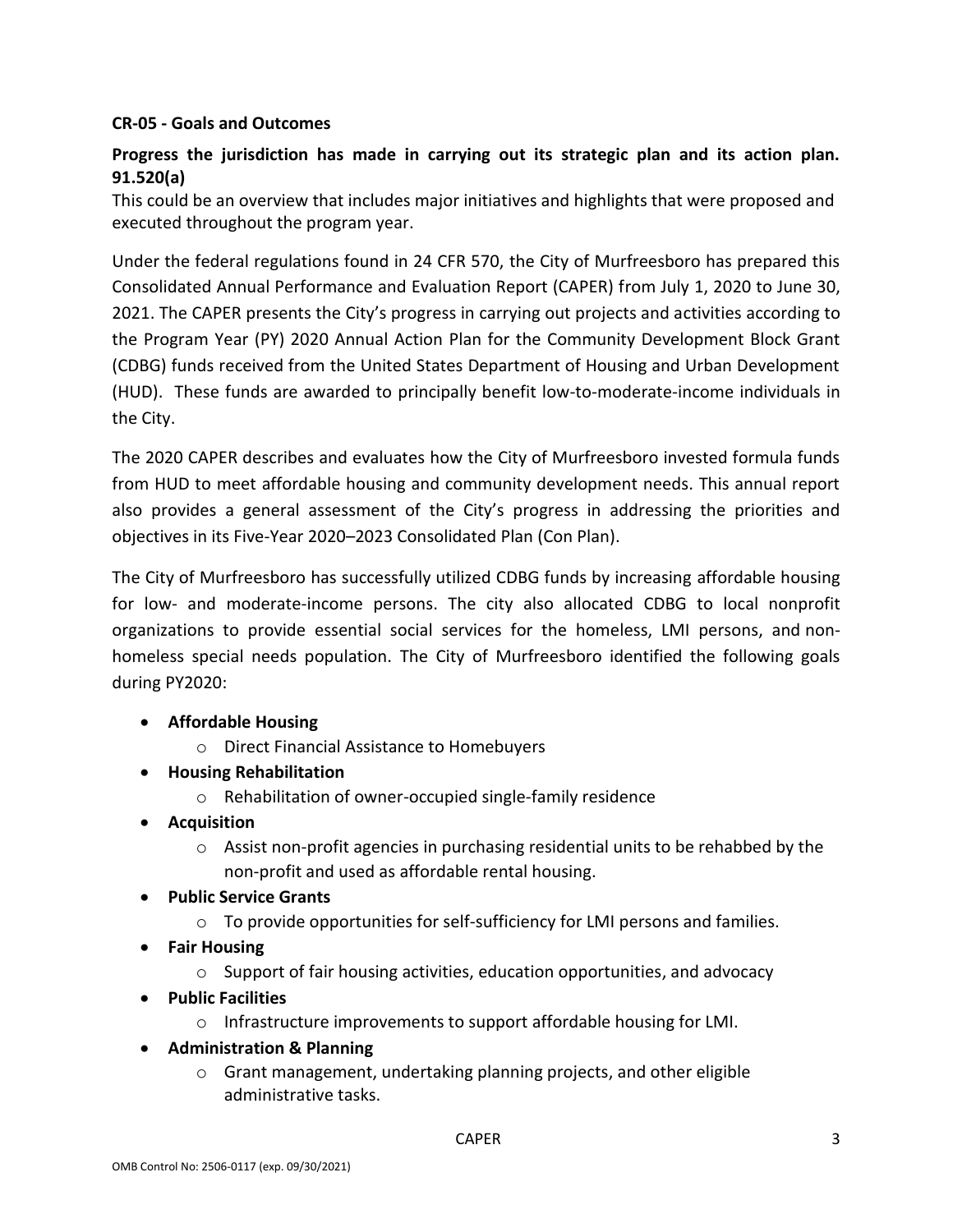# **Comparison of the proposed versus actual outcomes for each outcome measure submitted with the consolidated plan and explain, if applicable, why progress was not made toward meeting goals and objectives. 91.520(g)**

Categories, priority levels, funding sources and amounts, outcomes/objectives, goal outcome indicators, units of measure, targets, actual outcomes/outputs, and percentage completed for each grantee's program year goals.

| Goal                      | <b>Category</b>                  | Source /<br><b>Amount</b> | <b>Indicator</b>                                       | <b>Unit of Measure</b>           | <b>Expected</b><br><b>Strategic</b><br>Plan | Actual-<br><b>Strategic</b><br>Plan | <b>Percent</b><br><b>Complete</b> | <b>Expected</b><br>-<br><b>Program</b><br>Year | <b>Actual-</b><br>Program<br>Year | <b>Percent</b><br><b>Complete</b> |
|---------------------------|----------------------------------|---------------------------|--------------------------------------------------------|----------------------------------|---------------------------------------------|-------------------------------------|-----------------------------------|------------------------------------------------|-----------------------------------|-----------------------------------|
| Acquisition               | Affordable<br><b>Housing</b>     | CDBG:<br>\$0.00           | Rental units<br>rehabilitated                          | Household<br><b>Housing Unit</b> | 0                                           | $\Omega$                            | 0%                                | $\mathbf 0$                                    | $\mathbf 0$                       | 0%                                |
| Acquisition               | Affordable<br><b>Housing DPA</b> | CDBG:<br>\$150.88         | Other                                                  | Other                            | 0                                           | $\mathbf 0$                         | 0.00%                             | $\mathbf{1}$                                   | $\mathbf{1}$                      | 67%                               |
| Administration            | Administration                   | CDBG:<br>\$29,685.65      | Other                                                  | Other                            | 0                                           | 0                                   | $\mathbf 0$                       | $\mathbf 1$                                    | $\mathbf{1}$                      | 100%                              |
| Affordable<br>Housing     | Affordable<br>Housing            | CDBG:<br>\$42,529.69      | <b>Direct Financial</b><br>Assistance to<br>Homebuyers | Households<br>Assisted           | 60                                          | $\mathbf 0$                         | 0.00%                             | 7                                              | $\overline{2}$                    | 29%                               |
| <b>Fair Housing</b>       | <b>Fair Housing</b>              | CDBG:<br>\$750.00         | Other                                                  | Other                            | 0                                           | $\mathbf 0$                         | 0.0%                              | $\mathbf{1}$                                   | $\mathbf{1}$                      | 100%                              |
| Housing<br>Rehabilitation | Affordable<br>Housing            | CDBG:<br>\$87.71          | Homeowner<br>Housing<br>Rehabilitated                  | Household<br><b>Housing Unit</b> | 30                                          |                                     | 3.33%                             | 8                                              | $\mathbf 1$                       | 12.50%                            |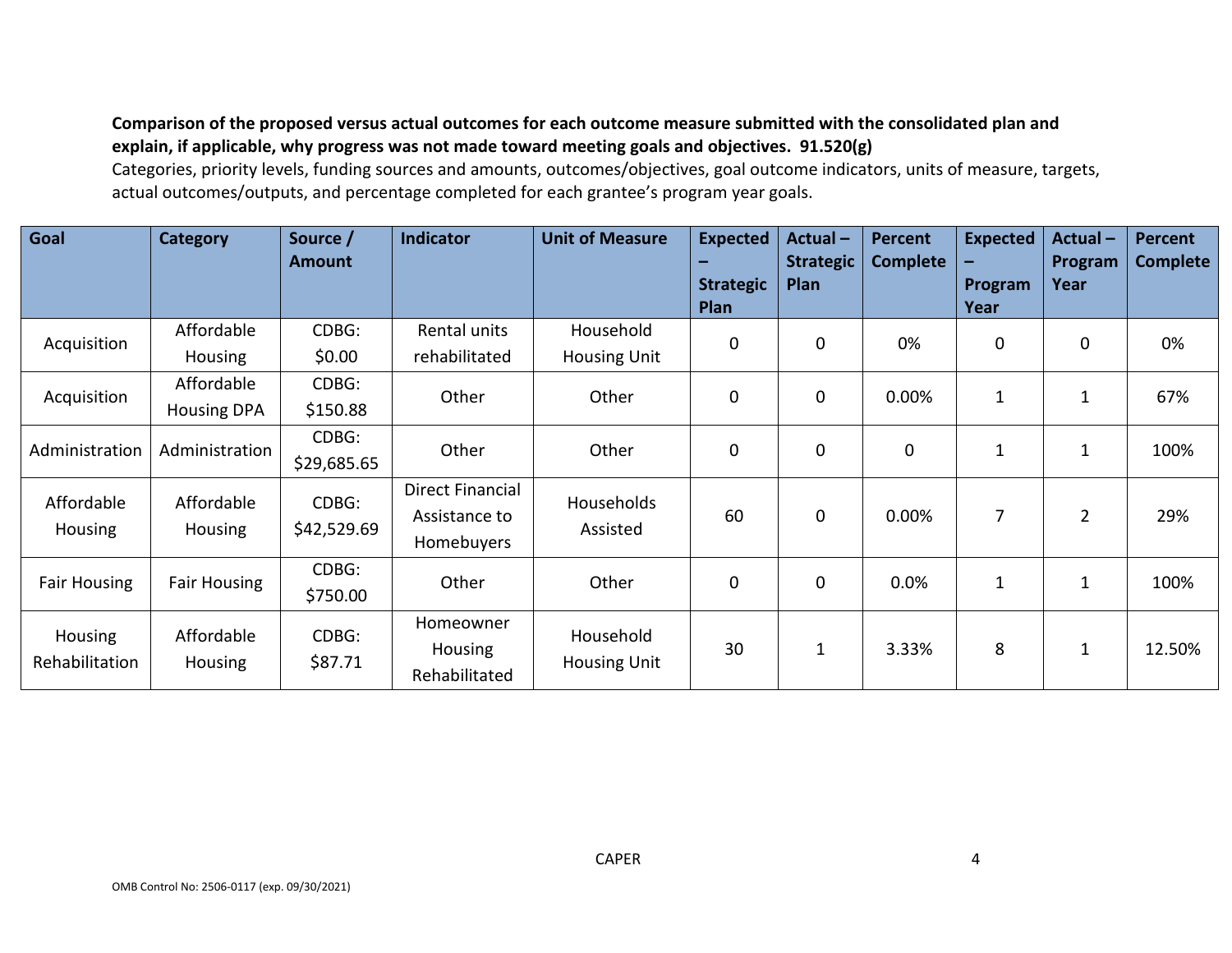| Public<br>Facilities            | Non-Housing<br>Community<br>Development | CDBG:<br>\$16,380.00  | Public Facility or<br>Infrastructure<br>Activities other<br>than<br>Low/Moderate<br>Income Housing<br>Benefit | <b>Persons Assisted</b> | $\mathbf 0$ | 99    | $0.00\%$ | 17    | 99    | 582.35% |
|---------------------------------|-----------------------------------------|-----------------------|---------------------------------------------------------------------------------------------------------------|-------------------------|-------------|-------|----------|-------|-------|---------|
| <b>Public Service</b><br>Grants | Non-Housing<br>Community<br>Development | CDBG:<br>\$107,645.47 | Public service<br>activities other<br>than<br>Low/Moderate<br>Income Housing<br>Benefit                       | <b>Persons Assisted</b> | 25,000      | 2,661 | 10.64%   | 2,904 | 2,661 | 91.63%  |

**Table 1 - Accomplishments – Program Year & Strategic Plan to Date**

# **Assess how the jurisdiction's use of funds, particularly CDBG, addresses the priorities and specific objectives identified in the plan, giving special attention to the highest priority activities identified.**

The City of Murfreesboro completed three of its seven goals outlined in its 2020 Annual Action Plan by funding public services, public facility affordable housing activities, housing rehabilitation, planning & administration activities. Many of the City's 2020 goals were severely impacted by the nationwide pandemic and will be completed in the upcoming grant year. The City of Murfreesboro has continued to achieve its priority goal of affordable housing, however due to the pandemic in 2020, the City was unable to fully accomplish this goal. Only one homeowner was assisted through the Single Family Rehab Program; One first-time homebuyers were assisted with loans for principal reduction of their first mortgage loan in the purchase transaction; More than 2,661 residents of Murfreesboro received services provided by the 12 agencies which received CDBG Public Service Grants; Conducted Fair Housing Training; and Assisted 99 persons through the public facility renovations for the We Care Day Care Facility.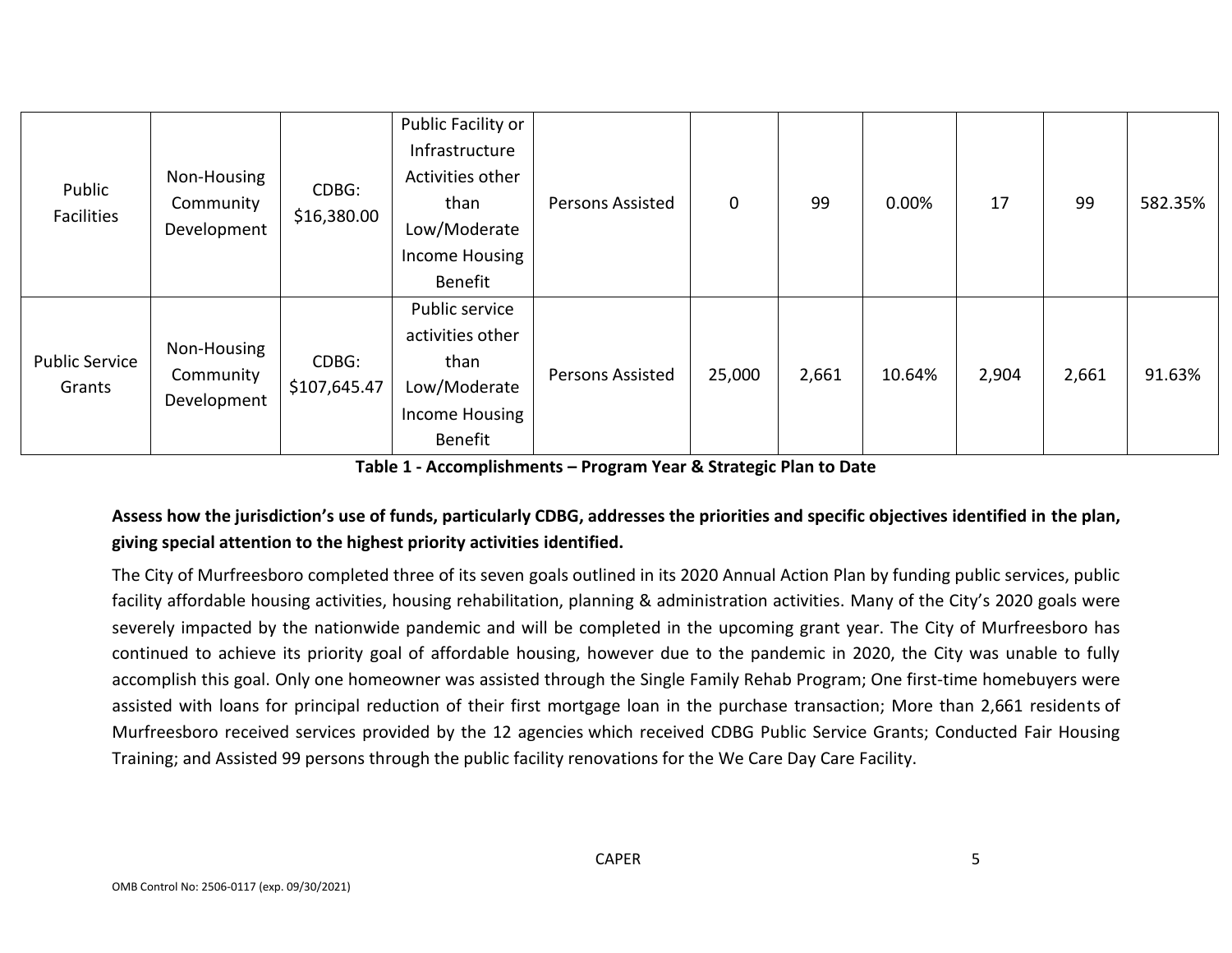<span id="page-5-0"></span>**CR-10 - Racial and Ethnic composition of families assisted.**

**Describe the families assisted (including the racial and ethnic status of families assisted). 91.520(a)**

|                                           | <b>CDBG</b> |
|-------------------------------------------|-------------|
| White                                     | 1,796       |
| <b>Black or African American</b>          | 790         |
| Asian                                     | 35          |
| American Indian or American Native        | 34          |
| Native Hawaiian or Other Pacific Islander | 6           |
| <b>Total</b>                              | 2,661       |
| Hispanic                                  | 133         |
| Not Hispanic                              | 2,528       |

## **Table 2 – Table of assistance to racial and ethnic populations by the source of funds**

#### **Narrative**

The table above lists the numbers of beneficiaries by race and ethnicity assisted with HUD-Funded programs in 2020. The numbers reported for ethnicity do not reflect the same count as the total number reported by race. The variances could be attributed to information refusal, errors at intake or unwillingness to share ethnicity and race information.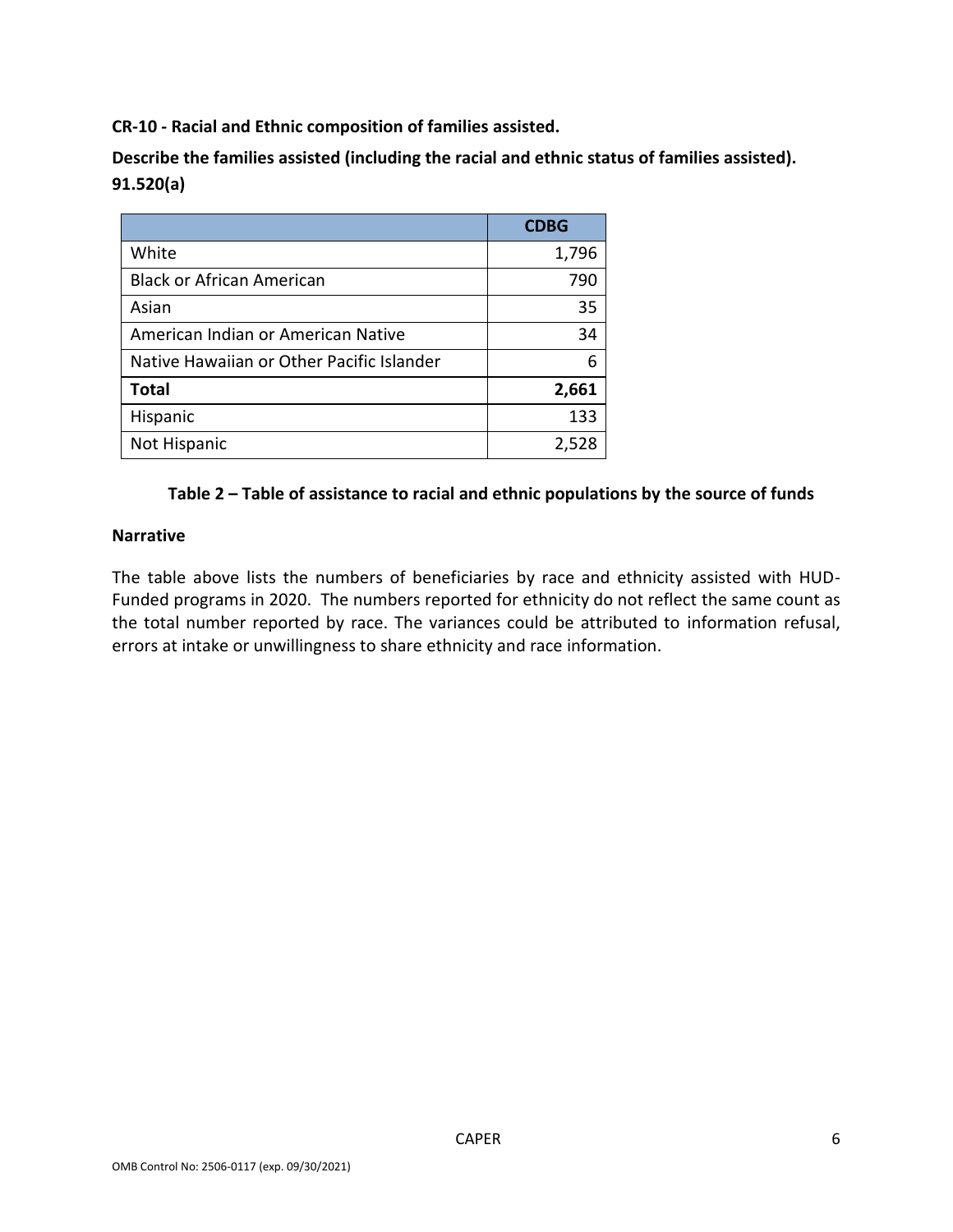## <span id="page-6-0"></span>**CR-15 - Resources and Investments 91.520(a)**

| <b>Source of Funds</b>        | <b>Source</b>    | <b>Resources Made</b><br><b>Available</b> | <b>Amount Expended</b><br><b>During Program</b><br>Year |
|-------------------------------|------------------|-------------------------------------------|---------------------------------------------------------|
| <b>CDBG</b>                   | public - federal | \$886,368.00                              | \$124,025.47                                            |
| Continuum of Care             | public - federal |                                           |                                                         |
| <b>Public Housing Capital</b> |                  |                                           |                                                         |
| Fund                          | public - federal |                                           |                                                         |
| Other                         | public - state   |                                           |                                                         |

#### **Identify the resources made available.**

**Table 3 - Resources Made Available**

#### **Narrative**

The City of Murfreesboro received \$886,368.00 in CDBG funding for 2020. The amounts in Table 3 reflect the amount of funding available for CDBG in 2020.

## **Expenditure of Program Funds**

IDIS Report PR26: \$124,025.47 in CDBG funds was expended in 2020.

#### **Identify the geographic distribution and location of investments.**

| <b>Target</b><br>Area | <b>Planned</b><br>Percentage<br>of Allocation | <b>Actual</b><br>Percentage<br>of Allocation | <b>Narrative Description</b>                                                                                                                                                                                      |
|-----------------------|-----------------------------------------------|----------------------------------------------|-------------------------------------------------------------------------------------------------------------------------------------------------------------------------------------------------------------------|
| Citywide              | 80                                            | 80                                           | CDBG funds were allocated for direct financial<br>assistance to homebuyers, housing<br>rehabilitation, public service grants, fair housing,<br>acquisition of rental housing, and planning and<br>administration. |

**Table 4 – Identify the geographic distribution and location of investments.**

#### **Narrative**

The City recognized geographic regions with populations in need of affordable housing options. These low-mod Census Tracts areas have a dense population of low to moderate-income families and minority concentrations.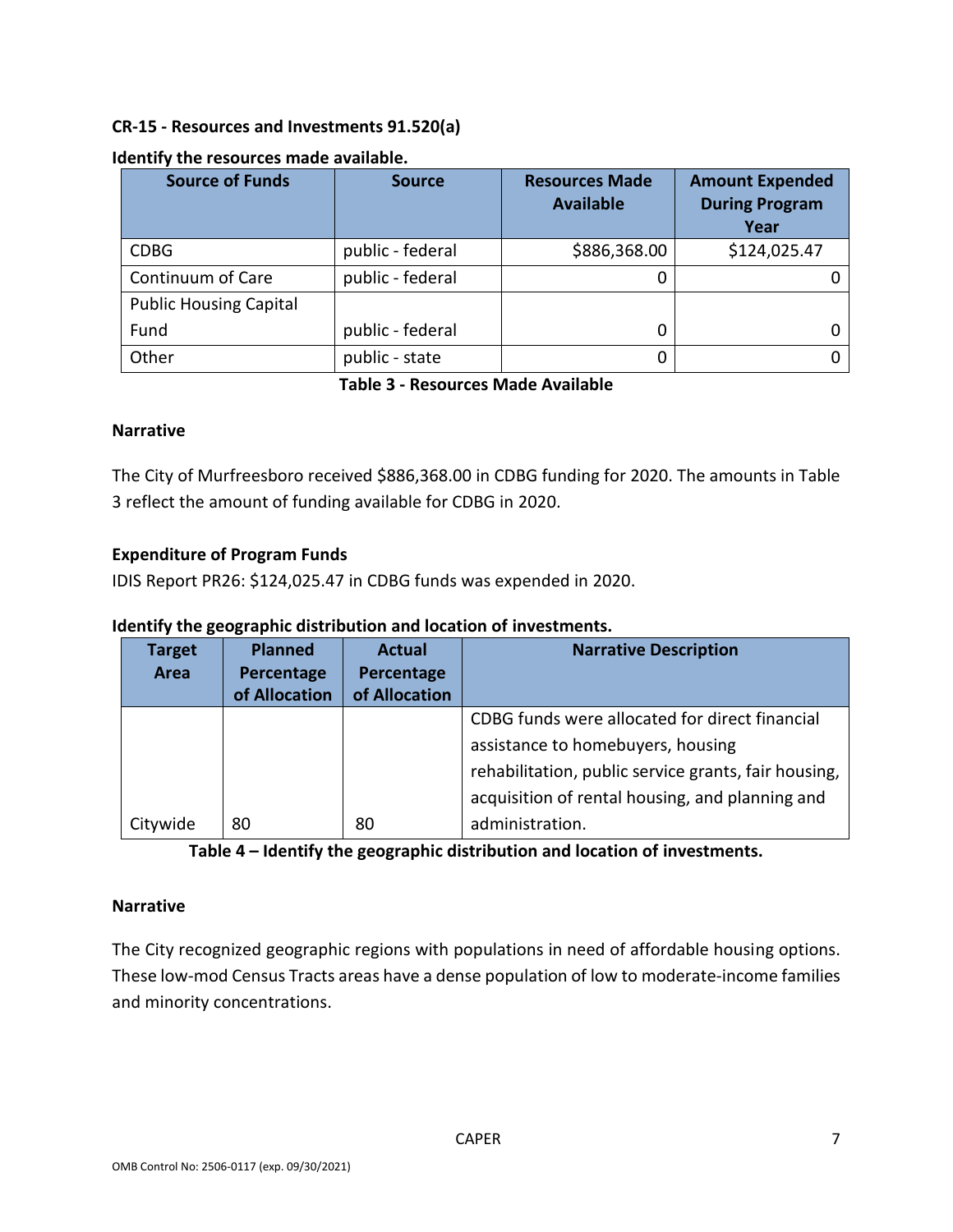## **Leveraging**

**Explain how federal funds leveraged additional resources (private, state, and local funds), including a description of how matching requirements were satisfied, as well as how any publicly owned land or property located within the jurisdiction that was used to address the needs identified in the plan.**

Although, the CDBG program does not require matching funds, CDBG funds are typically leveraged through various private and public sources for the CDBG projects undertaken in 2020. Subrecipients that received CDBG funding also received funding from federal, state, local, and other resources. The City of Murfreesboro did not utilize any publicly owned land or property located within the jurisdiction to address the needs identified in the plan.

## <span id="page-7-0"></span>**CR-20 - Affordable Housing 91.520(b)**

**Evaluation of the jurisdiction's progress in providing affordable housing, including the number and types of families served, the number of extremely low-income, low-income, moderateincome, and middle-income persons served.**

The table below summarizes housing accomplishments in 2020 compared to the proposed production targets listed in the 2020 Annual Action Plan. The City of Murfreesboro utilized available funding to increase affordable housing options for low and moderate-income and homeless households.

|                                         | <b>One-Year Goal</b> | Actual |
|-----------------------------------------|----------------------|--------|
| Number of Homeless households to be     |                      |        |
| provided affordable housing units       | 0                    |        |
| Number of Non-Homeless households       |                      |        |
| to be provided affordable housing units | 18                   |        |
| Number of Special-Needs households to   |                      |        |
| be provided affordable housing units    | 0                    |        |
| <b>Total</b>                            | 18                   |        |

**Table 5 – Number of Households**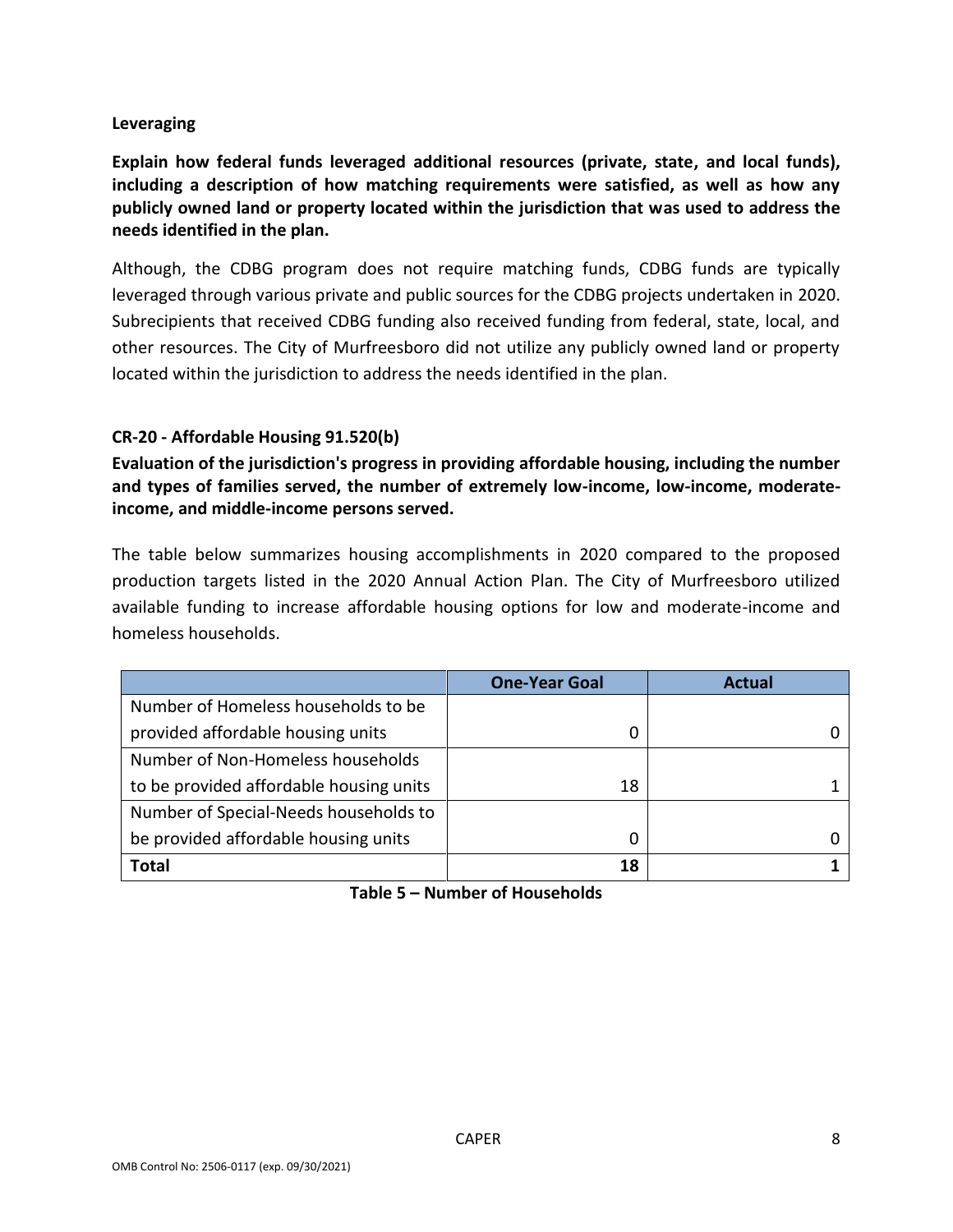|                                       | <b>One-Year Goal</b> | <b>Actual</b> |
|---------------------------------------|----------------------|---------------|
| Number of households supported        |                      |               |
| through Rental Assistance             | 0                    |               |
| Number of households supported        |                      |               |
| through The Production of New Units   | 0                    |               |
| Number of households supported        |                      |               |
| through Rehab of Existing Units       | 8                    |               |
| Number of households supported        |                      |               |
| through Acquisition of Existing Units | 0                    |               |
| <b>Total</b>                          | 8                    |               |

**Table 6 – Number of Households Supported**

## **Discuss the difference between goals and outcomes and problems encountered in meeting these goals.**

The goals and outcomes for the City in 2020 were severely impacted by the pandemic and the closure of City offices. All goals that were not fully completed in 2020 will be accomplished during the 2020 grant year.

## **Discuss how these outcomes will impact future annual action plans.**

Future Annual Action Plans will provide additional information on program changes that are currently in development as the City continues to determine the needs of residents in Murfreesboro.

**Include the number of extremely low-income, low-income, and moderate-income persons served by each activity where information on income by family size is required to determine the eligibility of the activity.**

The table below reflects persons served in 2020 with CDBG funding throughout the City.

| <b>Number of Households Served</b> | <b>CDBG Actual</b> |
|------------------------------------|--------------------|
| <b>Extremely Low-income</b>        | 1,796              |
| Low-income                         | 790                |
| Moderate-income                    | 75                 |
| Total                              | 2,661              |

## **Table 7 – Number of Households Served**

#### **Narrative Information**

In an effort to address "worst-case needs," and detail the City's progress in meeting the needs of persons with disabilities the City will continue to work with a broad cross-section of public, private, faith-based, and community organizations to address the needs of low income households.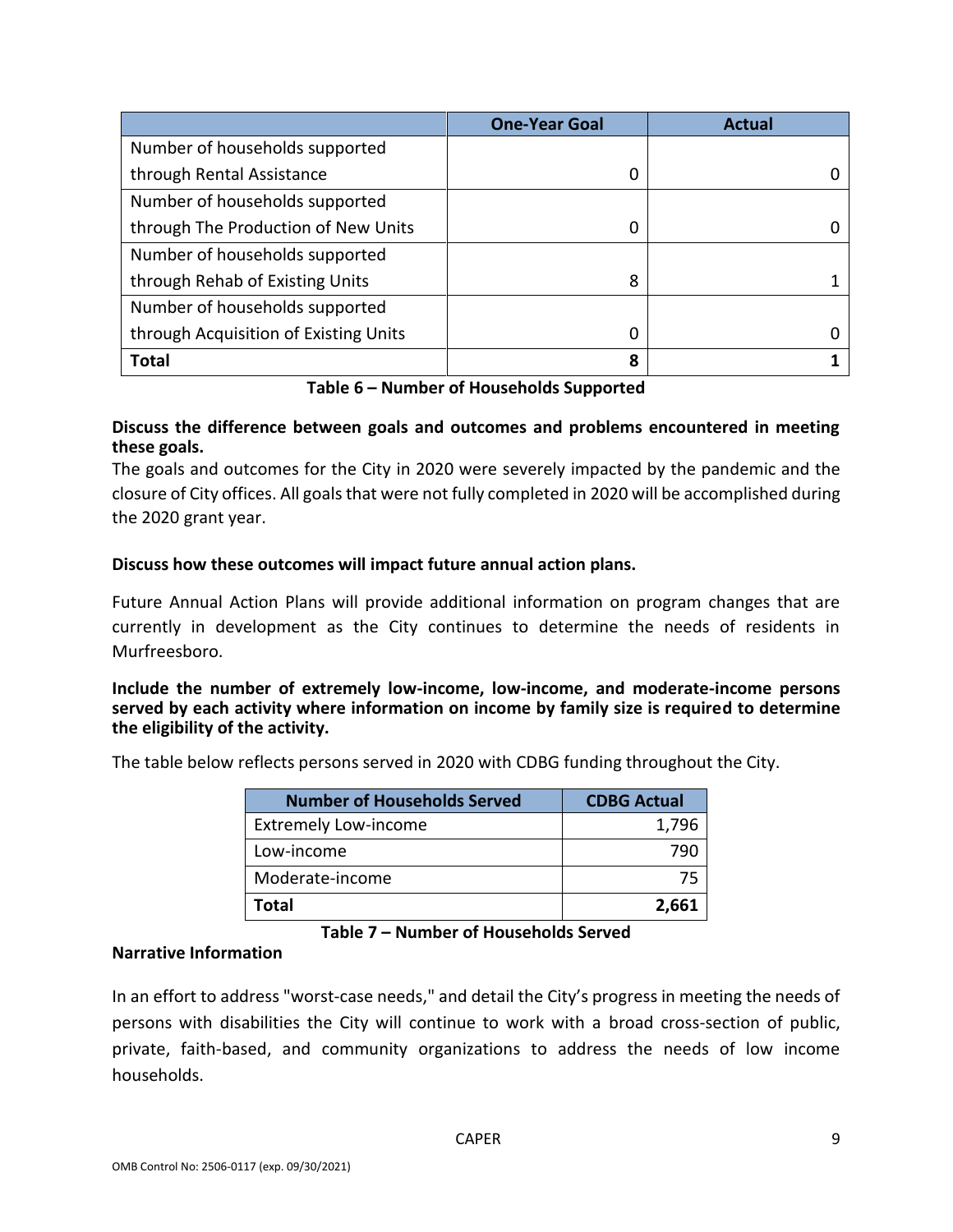## <span id="page-9-0"></span>**CR-25 - Homeless and Other Special Needs 91.220(d, e); 91.320(d, e); 91.520(c)**

**Evaluate the jurisdiction's progress in meeting its specific objectives for reducing and ending homelessness through:**

# **Reaching out to homeless persons (especially unsheltered persons) and assessing their individual needs**

The City of Murfreesboro participates in the local Continuum of Care (CoC). A primary means by which the City reaches out to homeless persons, identifies individual needs, and understands the landscape of homelessness in the region, is through efficient data collection and analysis through the HMIS system. The City works closely with the Housing, Health, and Human Services Alliance of Rutherford County (H3ARC), the CoC's collaborative applicant, to support operations and ensure accurate tracking and reporting. The Rutherford County Mayor and Murfreesboro Housing Authority's Executive Director hold permanent seats on the Executive Committee. The CoC continued to recruit non-profit and faith-based organizations, health care agencies, and appropriate government agencies into the CoC Network of Services. The City is not a direct recipient of Emergency Solutions Grant funding from the Tennessee Housing Development Agency to assist the City's shelters in aiding emergency shelter operations. During PY 19/20, the City expended ESG funds to support shelter operations, provide homelessness prevention, upgrade equipment, and purchase software for HMIS activities.

## **Addressing the emergency shelter and transitional housing needs of homeless persons**

The H3ARC, as the lead of the CoC, is the primary agency addressing homeless needs in Murfreesboro. The housing needs of homeless persons and families cannot be met entirely by emergency shelters and transitional housing due to a lack of capacity. The City addressed some of that lack of capacity by utilizing its funds for homelessness prevention activities and shelter operations. The City also partnered with the one McKinney-Vento-funded transitional housing project in Rutherford County (8 beds) and other agencies with an additional 54 transitional beds not subsidized by Federal funding in Rutherford County.

**Helping low-income individuals and families avoid becoming homeless, especially extremely low-income individuals and families and those who are: likely to become homeless after being discharged from publicly funded institutions and systems of care (such as health care facilities, mental health facilities, foster care and other youth facilities, and corrections programs and institutions); and, receiving assistance from public or private agencies that address housing, health, social services, employment, education, or youth needs**

The City primarily helps low-income individuals and families avoid homelessness by providing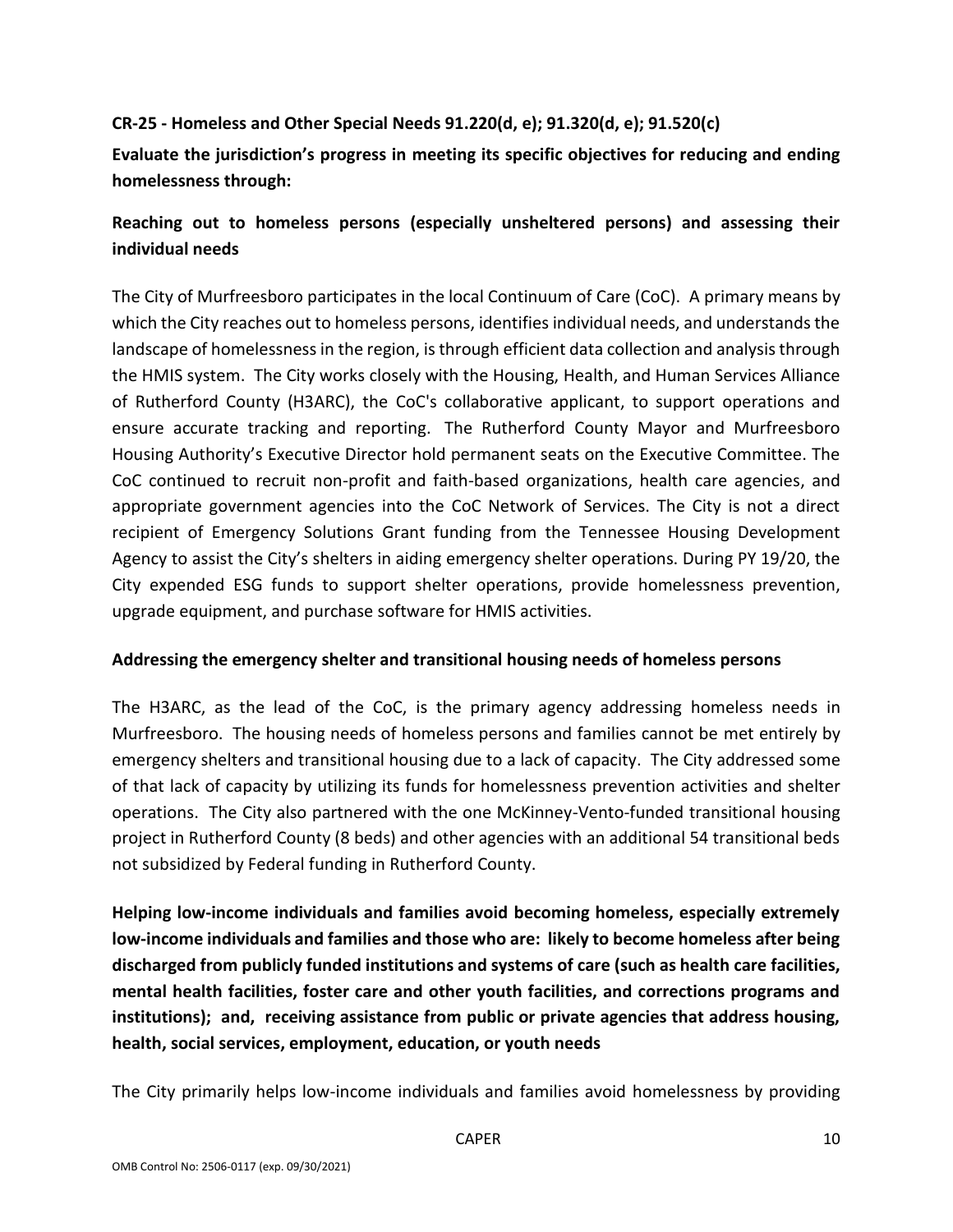rental assistance through its homelessness prevention activity. Assisting to reduce housing costs in conjunction with providing supportive services allows at-risk individuals and families to stay in their homes longer and gives them the chance to regain economic independence. The City also continued to allocate funds through the public service grant program from CDBG to several agencies that assist households facing the challenges. Doors of Hope assists individuals who are being released from prisons and their families. The Family Center's Positive Parenting program has a component for parents who are incarcerated. The Hope II Clinic and Interfaith Dental provide medical and dental services to uninsured low-income persons, including many discharged from other facilities.

**Helping homeless persons (especially chronically homeless individuals and families, families with children, veterans and their families, and unaccompanied youth) make the transition to permanent housing and independent living, including shortening the period of time that individuals and families experience homelessness, facilitating access for homeless individuals and families to affordable housing units, and preventing individuals and families who were recently homeless from becoming homeless again**

The Tennessee Valley Healthcare System offers several programs to assist homeless and displaced veterans, including Veterans Affairs Supportive Housing (VASH), a long-term intensive case management program for homeless veterans. Eligible Veterans receive housing choice vouchers explicitly allocated to veterans. This voucher is used to subsidize the cost of housing based on the veteran's income. Veterans receive direct and indirect assistance with case management services, such as life skill training, advocacy, clinical assessment and referrals, support, and linkage to and coordination with community providers and resources. Murfreesboro Housing Authority partners with TVHS to administer VASH vouchers for use in Rutherford County.

Murfreesboro Housing Authority administers 69 housing vouchers for the disabled. Funding for this program comes through HUD's Continuum of Care housing program for permanent supportive housing (formerly known as Shelter + Care). The Guidance Center is MHA's partner in this project and provides support services to voucher holders. The Journey Home operates a supportive and transitional housing program (currently 25 units), offering a long-lasting impact on homelessness's permanent transition. This program serves both individuals and families with children, including about half of the units set aside for families whose head of household has a disabling condition. Greenhouse Ministries operates a program funded with HUD's Continuum of Care housing program offering housing units to single men in the community offering support services to those housed.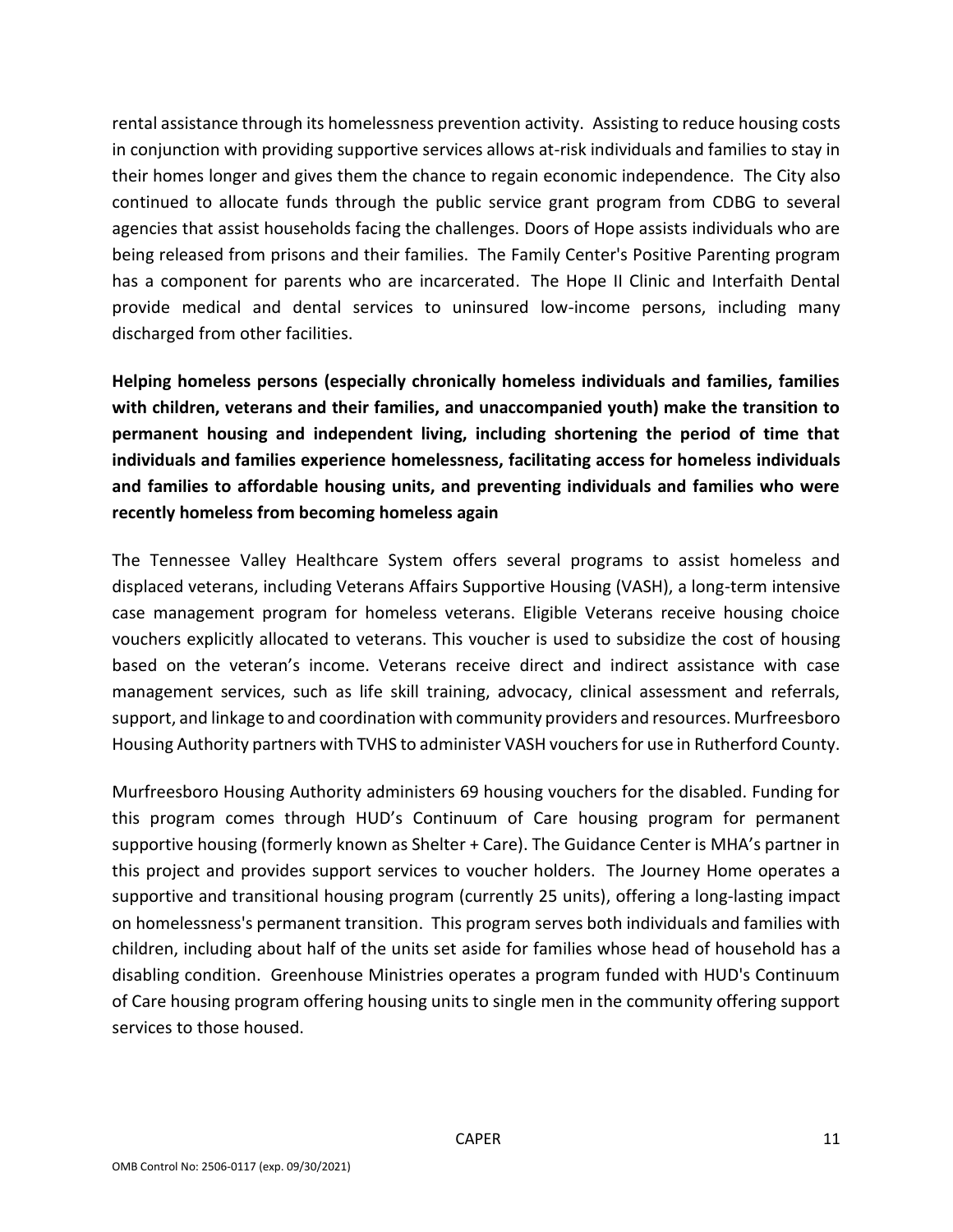# <span id="page-11-0"></span>**CR-30 - Public Housing 91.220(h); 91.320(j)**

## **Actions taken to address the needs of public housing.**

MHA's redevelopment of the public housing under the Rental Assistance Demonstration (RAD) program. MHA will be applied for LIHTC with THDA on June 4, 2020, for Phase I of the Oakland Property redevelopment comprising twenty acres. Seventy-six housing units are underway to replace the existing 76 units of obsolete housing in Phase I. Phase II comprises an additional seventy-four units of housing to replace the Mercury Development. The redevelopment of the public housing is being accomplished by MHA converting all public housing to the Rental Assistance Demonstration (RAD) platform of affordable housing.

# **Actions taken to encourage public housing residents to become more involved in management and participate in homeownership.**

The Housing Authority has a Resident Advisory Board (RAB), and program participant serves on the Board of Commissioners. Regular meetings are held with the RAB to seek their input on capital needs and the overall annual plan for the Housing Authority. The MHA conducts regular resident meetings to get feedback on upcoming changes because of the RAD conversion.

#### **Actions taken to provide assistance to troubled PHAs.**

The Murfreesboro Housing Authority is not designated as troubled.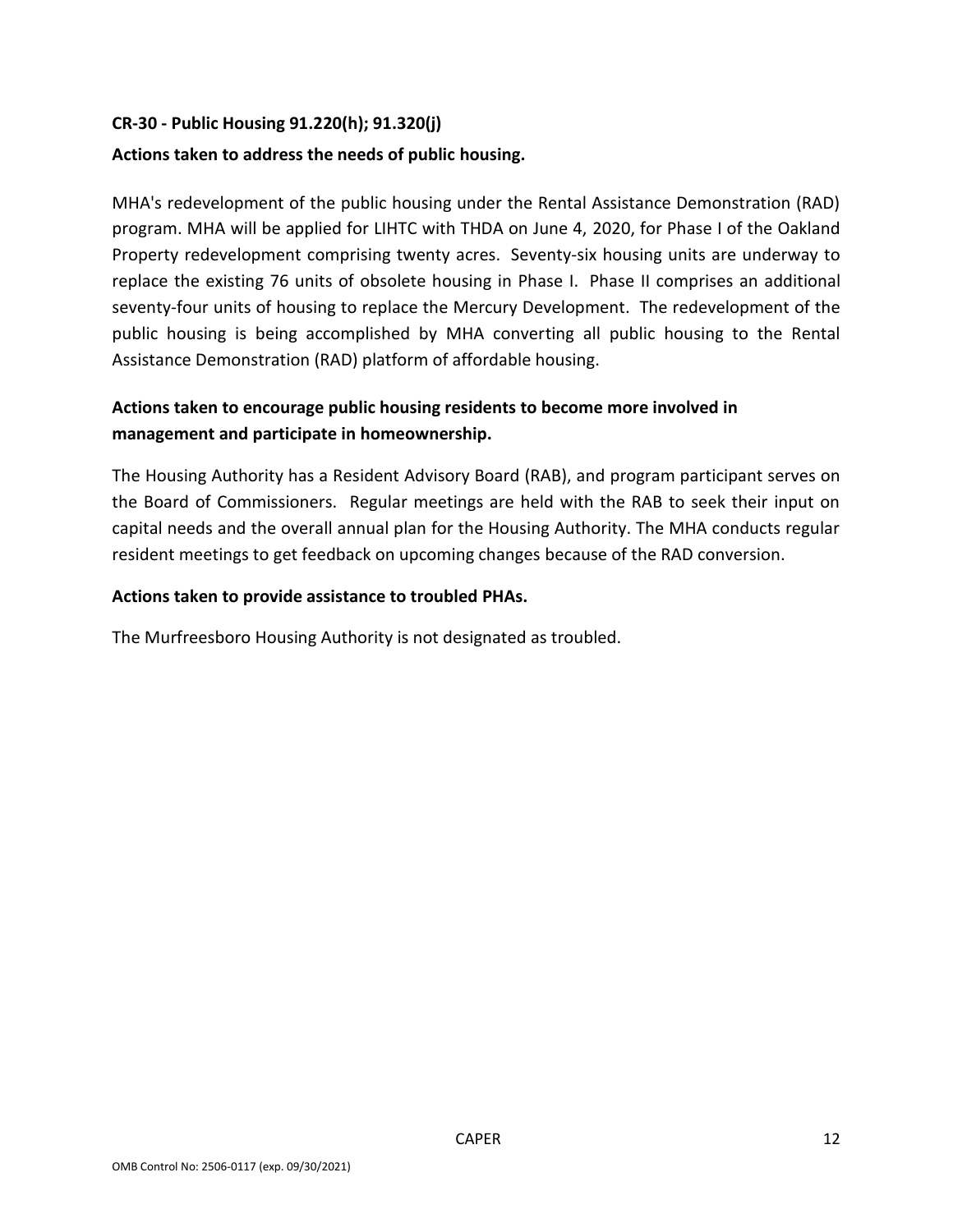## <span id="page-12-0"></span>**CR-35 - Other Actions 91.220(j)-(k); 91.320(i)-(j)**

**Actions taken to remove or ameliorate the negative effects of public policies that serve as barriers to affordable housing such as land use controls, tax policies affecting land, zoning ordinances, building codes, fees and charges, growth limitations, and policies affecting the return on residential investment. 91.220 (j); 91.320 (i)**

The City of Murfreesboro utilized available Community Development Block Grant funds and Emergency Solutions Grant funds to address issues related to affordable housing (including evaluating and reducing lead-based paint hazards), reducing the level of homeless and povertylevel families, while continuing to build relations within the community that can lead to bringing non-federal resources to the table to help address underserved needs in Murfreesboro.

## **Actions taken to address obstacles to meeting underserved needs. 91.220(k); 91.320(j)**

As part of the consultation process for the Consolidated Plan, the City conducted several surveys and worked with various stakeholders to identify underserved needs in the community. Homelessness services were identified as underserved needs. Other underserved needs identified include services for youth and the elderly. The City addressed these needs to the extent possible using public service grants.

## **Actions taken to reduce lead-based paint hazards. 91.220(k); 91.320(j)**

Lead poisoning in Murfreesboro has been a relatively minor problem as 70% of the City's housing stock was built after 1980. The City has implemented a rental housing rehabilitation program and continued to operate the HUD Lead-Safe Housing regulations program. The rehabilitation program offered through the City is reducing lead-based paint-hazards by focusing on code compliance. The City also ensured that staff is appropriately trained in lead-based paint, pamphlets are distributed, inspections and assessments are conducted when required, and contractors trained in lead-safe practices are used.

The City addresses lead-based paint hazards through its core housing programs administered in the Community Development Department. All applicants for both the Housing Rehabilitation Program and the Affordable Housing Program receive a copy of the booklet *Protect Your Family from Lead in Your Home*. A *pdf.* version of this booklet is available on the City's website through a link on the Community Development pages. When the owner-occupant of a pre-1978 house applies for the Housing Rehabilitation Program, the Community Development Department orders a lead assessment and risk analysis at no cost to the applicant. Homeowners receive a copy of the report. Any lead issues identified during testing are noted in work write-ups and addressed during the project's construction phase. Following the completion of the project, lead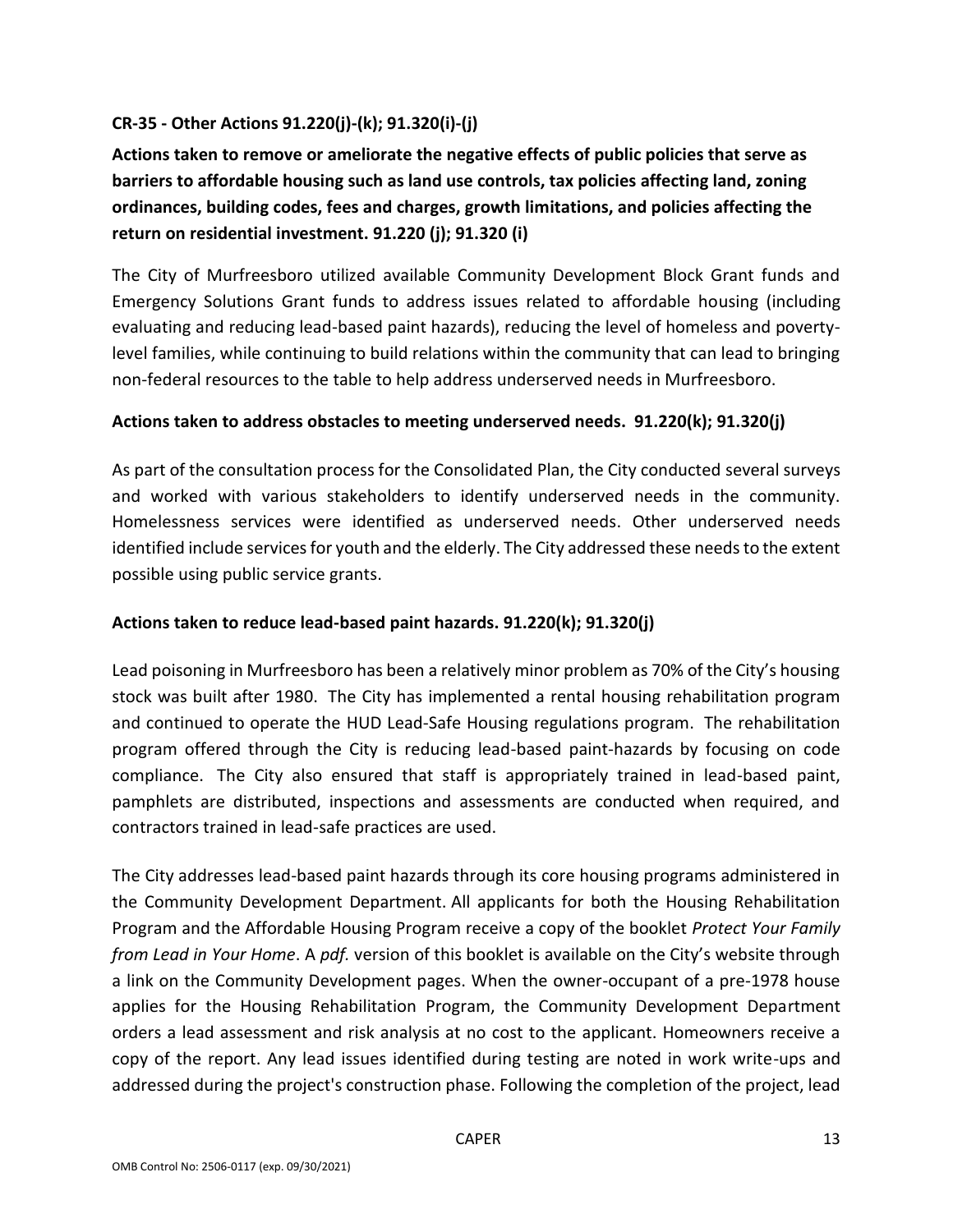clearance testing is done. Any deficiencies noted in the clearance testing process must be addressed by the contractor responsible for the cost of any required re-testing.

Before approving any Affordable Housing Program loans on pre-1978 homes, a lead-based paint visual inspection is conducted. If paint disturbance is noted, a full lead assessment and risk analysis are conducted. Copies of the report are given to both the buyer and seller. If lead-based paint hazards are noted, the City requires repairs to be completed and a clearance issued before closing our loan.

## **Actions taken to reduce the number of poverty-level families. 91.220(k); 91.320(j)**

The City of Murfreesboro partners with non-profit agencies to address homeless needs, and in past years, CDBG and State ESG funds were used to support these agencies work in the 2020- 2020 Fiscal Year. The City supports non-profit agencies through a competitive grant process for general funds supporting the efforts to address homeless needs.

The City continued its involvement with the Housing, Health, and Human Services Alliance of Rutherford County (H3ARC) and partnered with the non-profit member organizations and those not affiliated with H3ARC addressing homelessness City.

The City's CDBG funded rehabilitation program has historically assisted elderly and disabled populations with incomes less than 50% of the Area Median Income, sometimes substantially below.

## **Actions taken to develop institutional structure. 91.220(k); 91.320(j)**

The City of Murfreesboro, through its Community Development Department, is the lead entity for implementing the 2020 First-Year Action Plan. The Department worked closely with other departments in the City government, particularly Building & Codes, Finance, Planning & Engineering, Parks & Recreation, Police, Transit and Cable Television. The Community Development Department also worked closely with the Murfreesboro Housing Authority on several projects.

The City is a founding member of the Housing, Health, and Human Services Alliance of Rutherford County (H3ARC). H3ARC is the Deliberative Body for the Murfreesboro/Rutherford County Continuum of Care (TN-510). The City is the Collaborative Applicant for HUD's Continuum of Care homeless grants.

The Department has several partnerships with Middle Tennessee State University, including the Center for Historic Preservation, the Office of Cultural Diversity, the Jennings A. Jones College of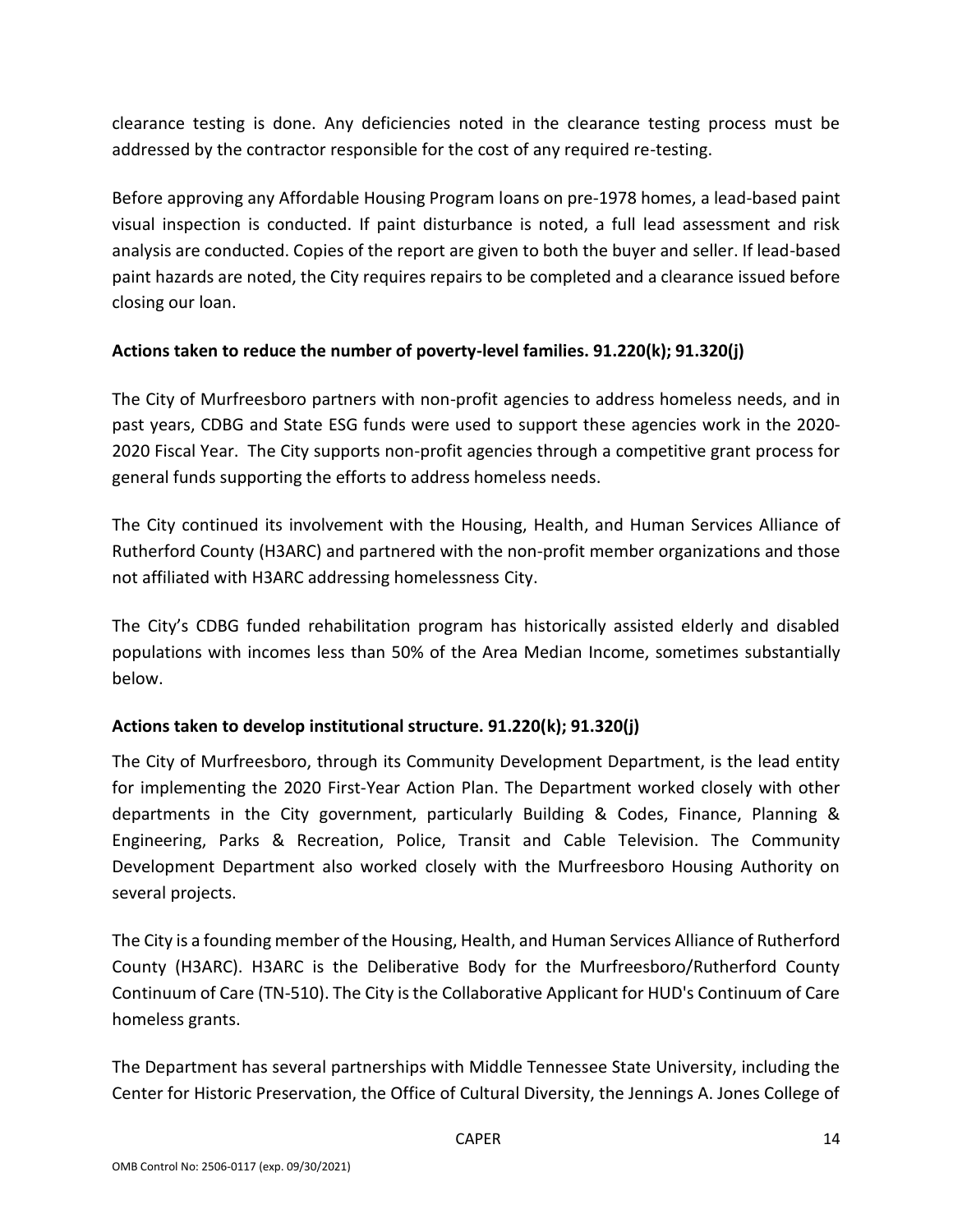Business, the College of Education and Behavioral Sciences, and the Department of Engineering Technology. The Department continues to seek additional partnerships with the university.

In addition to its partnerships with public service sub-recipients that assist the City in the implementation of the Consolidated Plan, the Department also has strong working relationships with community organizations such as the Rutherford County Chamber of Commerce, United Way of Rutherford and Cannon County, Community Helpers of Rutherford County, Main Street, and the Lon Nuell Literacy Center.

# **Actions taken to enhance coordination between public and private housing and social service agencies. 91.220(k); 91.320(j)**

The Murfreesboro Community Development Department continued to be an active participant in H3ARC, the Housing Equality Alliance of Tennessee, and the Tennessee Affordable Housing Coalition. Additionally, the Department will work with its public service sub-recipients to encourage and coordinate partnerships between these agencies and organizations and seek out new partners. The City partnered with the Rutherford County Chamber of Commerce to recruit and retain jobs for its residents.

# **Identify actions taken to overcome the effects of any impediments identified in the jurisdiction's analysis of impediments to fair housing choice. 91.520(a)**

Because the City of Murfreesboro's longstanding policy is to affirmatively further fair housing, the City is actively engaged in activities that promote fair housing and facilitate handling of complaints when they arise.

The City is a founding member of the Housing Equality Alliance of Tennessee (HEAT), established as a nonprofit corporation in December 2013 to promote equal housing opportunities throughout Tennessee. The organization formalizes a coalition of agencies that have sponsored the statewide Fair Housing Matters Conference held each April for the last decade. Sharing the City's commitment to housing equality, the Murfreesboro-based Middle Tennessee Association of REALTORS is also a founding member of HEAT. The Department promotes the conference locally with both mailings and through the City's website. The city's sub-recipients, particularly those involved in housing-related activities, are encouraged to attend. Staff members from the City's Legal, Planning, Administration, and Community Development departments also attend the conference and other training opportunities. The Community Development Department has arranged for interpreters to assist with fair housing educational activities, questions, and complaints from the Hispanic and Laotian communities.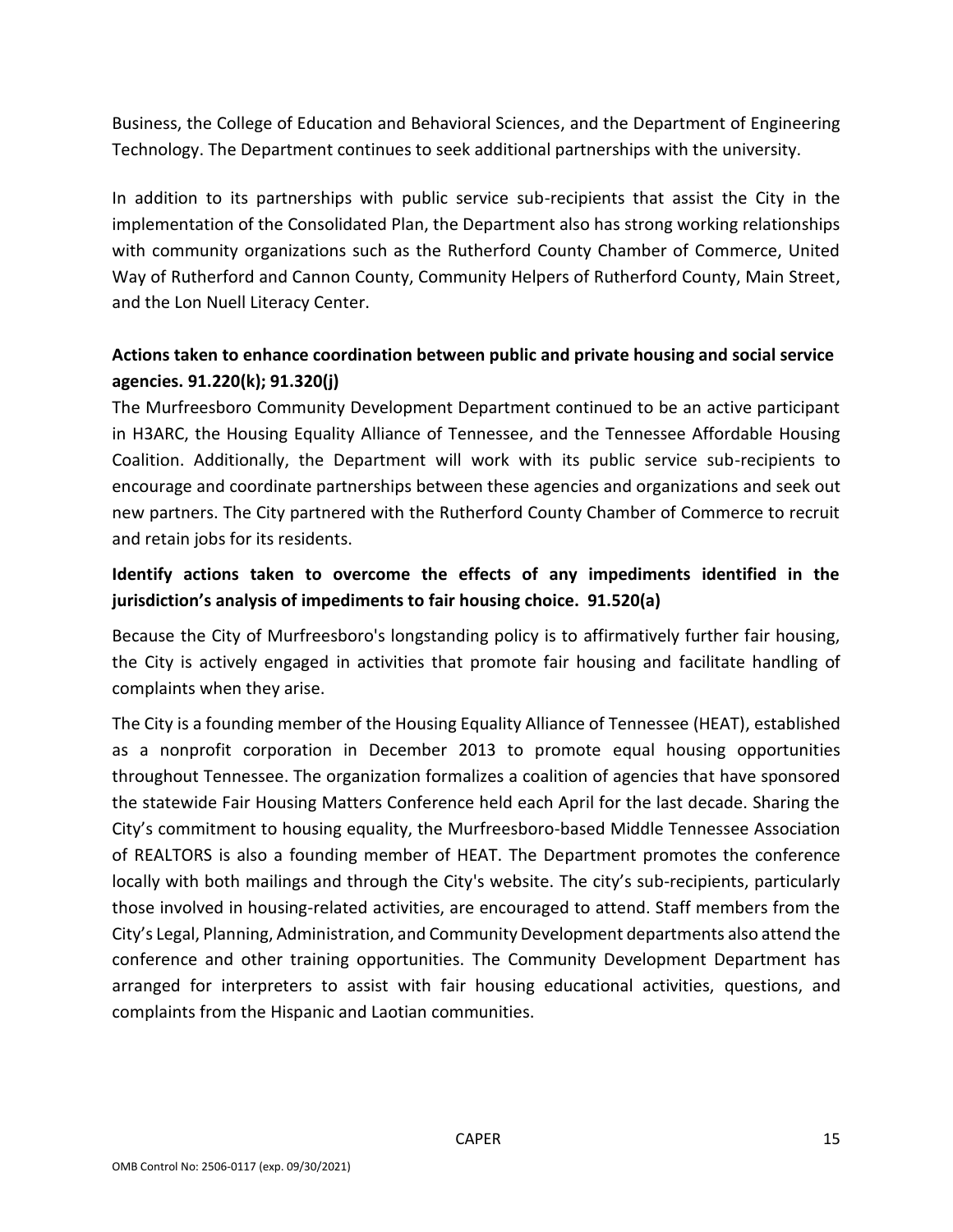#### <span id="page-15-0"></span>**CR-40 - Monitoring 91.220 and 91.230**

**Describe the standards and procedures used to monitor activities carried out in furtherance of the plan and used to ensure long-term compliance with requirements of the programs involved, including minority business outreach and the comprehensive planning requirements.**

The City of Murfreesboro Community Development Department staff monitors compliance with subrecipients and developers annually. A risk assessment is completed, and the appropriate monitoring is then assigned. All projects receive at least one onsite monitoring and ongoing compliance review annually by the grant staff. The monitoring occurs through reimbursement requests, phone calls, written correspondence, site visits by the project Grant Coordinator and management for expenditure eligibility, beneficiaries served, and general project progress conducted.

During the program year covered by this report, the City had 13 CDBG subrecipients. Community Development staff did not make any onsite visits with subrecipients during this program year due to social distancing requirements. The staff conducted desk audits and technical assistance, as necessary.

The City encourages minority-owned and women-owned businesses to participate in its procurement process. The City's purchasing department maintains written standards of conduct and procedures consistent with the CDBG procurement standards. The City maintains an open invitation on the City's website for housing rehabilitation general contractors desiring to be added to its distribution list.

#### **Citizen Participation Plan 91.105(d); 91.115(d)**

# **Describe the efforts to provide citizens with reasonable notice and an opportunity to comment on performance reports**.

Murfreesboro understands the importance of citizen participation in developing its CAPER and related Annual Action Plan establishing the activities that will be reported on for FY2020-2020. The City's citizen participation process began with the development of the FY 19/20 Action Plan. The City ensured compliance with its adopted Citizen Participation Plan and citizen participation requirements by publishing an RFP, notices for public hearings, and recommendations for funding in a local newspaper and on the City's website. The City included all required information such as deadline dates, dates of public hearings, locations and times of public hearings, and information on obtaining the RFP or request technical assistance. The City also published its recommendations for funding, providing the public with an opportunity to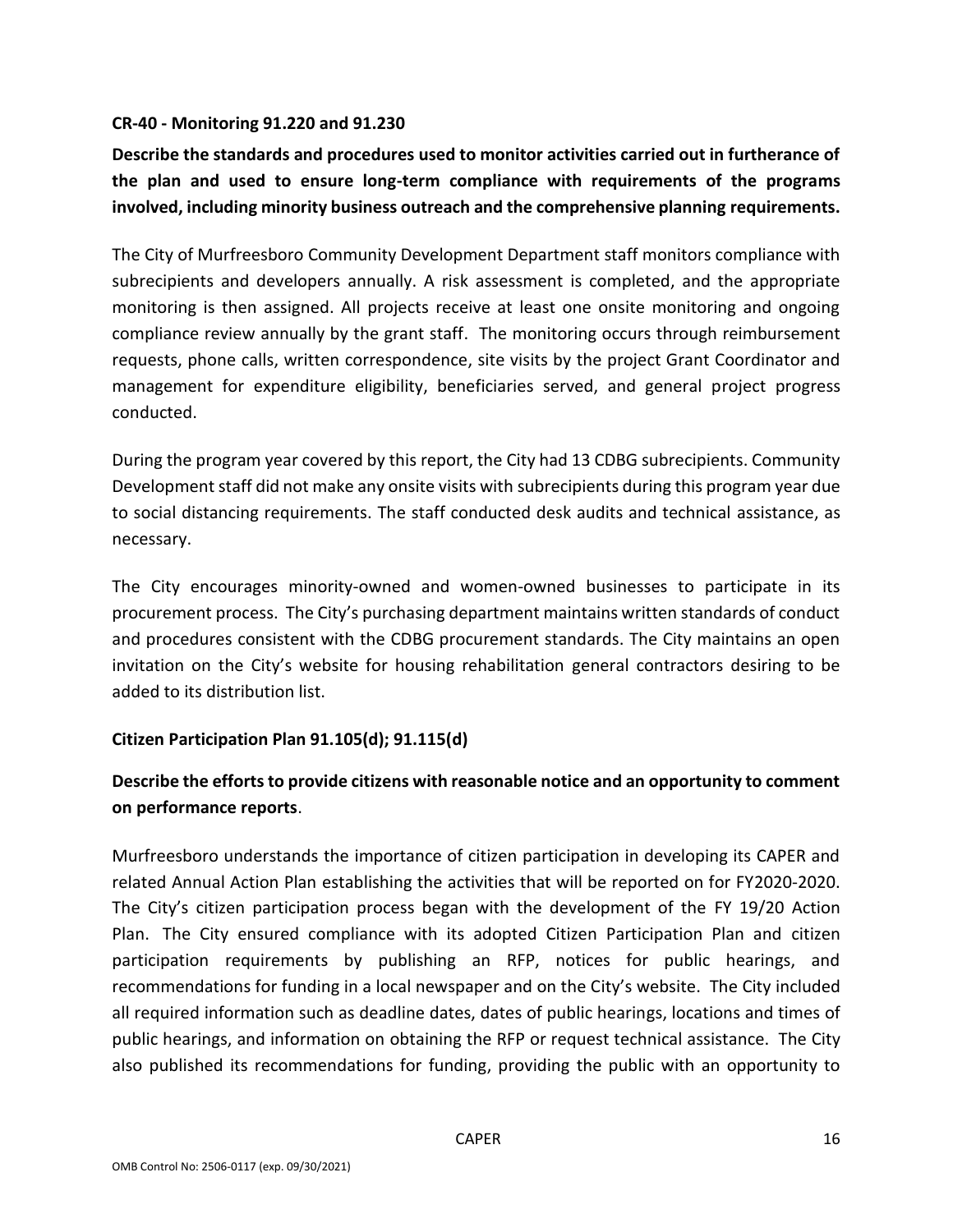comment. The activities established in the Action Plan are the current activities being reported in this CAPER.

The first-year CAPER program year covered July 1, 2020, to June 30, 2021. Under HUD guidelines, this CAPER allowed for reasonable notice for review and comment, as well as a fifteen (15) day comment period before submission. Public notice of comment period was published in the Daily News Journal on December 29, 2021, notifying the public that the CAPER was available for comment from December 29, 2021 through January 14, 2022. The public was provided proper notice and could comment on this CAPER for a comment period of 15 days. The City of Murfreesboro did not receive any public comments during the public comment period. The draft CAPER, and IDIS reports, as required by HUD, were available for citizen review during the 15-day public review period.

The public notice included the address of the City of Murfreesboro staff contacts, mailing addresses, phone numbers, the website to view the report, and information on where to direct comments and questions. Notice of community meetings and comment period was made to the Limited English Proficiency (LEP) population in Spanish. The City will make available Spanish interpreters upon request.

The CAPER accompanies the following reports from HUD's Integrated Disbursement and Information System (IDIS).

- Summary of Activities (PR03).
- Consolidated Annual Performance and Evaluation Report (PR06).
- Rehabilitation Activities (PR10).
- Summary of Accomplishments Report (PR23 Parts 1-7).
- Financial Summary Report (PR26).
- CDBG Expenditures by Organization Type for Program Year (PR77).
- CDBG Summary of Expenditures by Type of Organization (PR78).
- CDBG Housing Rehabilitation Report for Program Year (PR79)
- CDBG Performance Measures Report (PR83).
- HOME Housing Performance Report (PR85).

## **CR-45 - CDBG 91.520(c)**

# **Specify the nature of, and reasons for, any changes in the jurisdiction's program objectives and indications of how the jurisdiction would change its programs due to its experiences.**

The City did not have any changes to its program objectives during the period covered by this action plan.